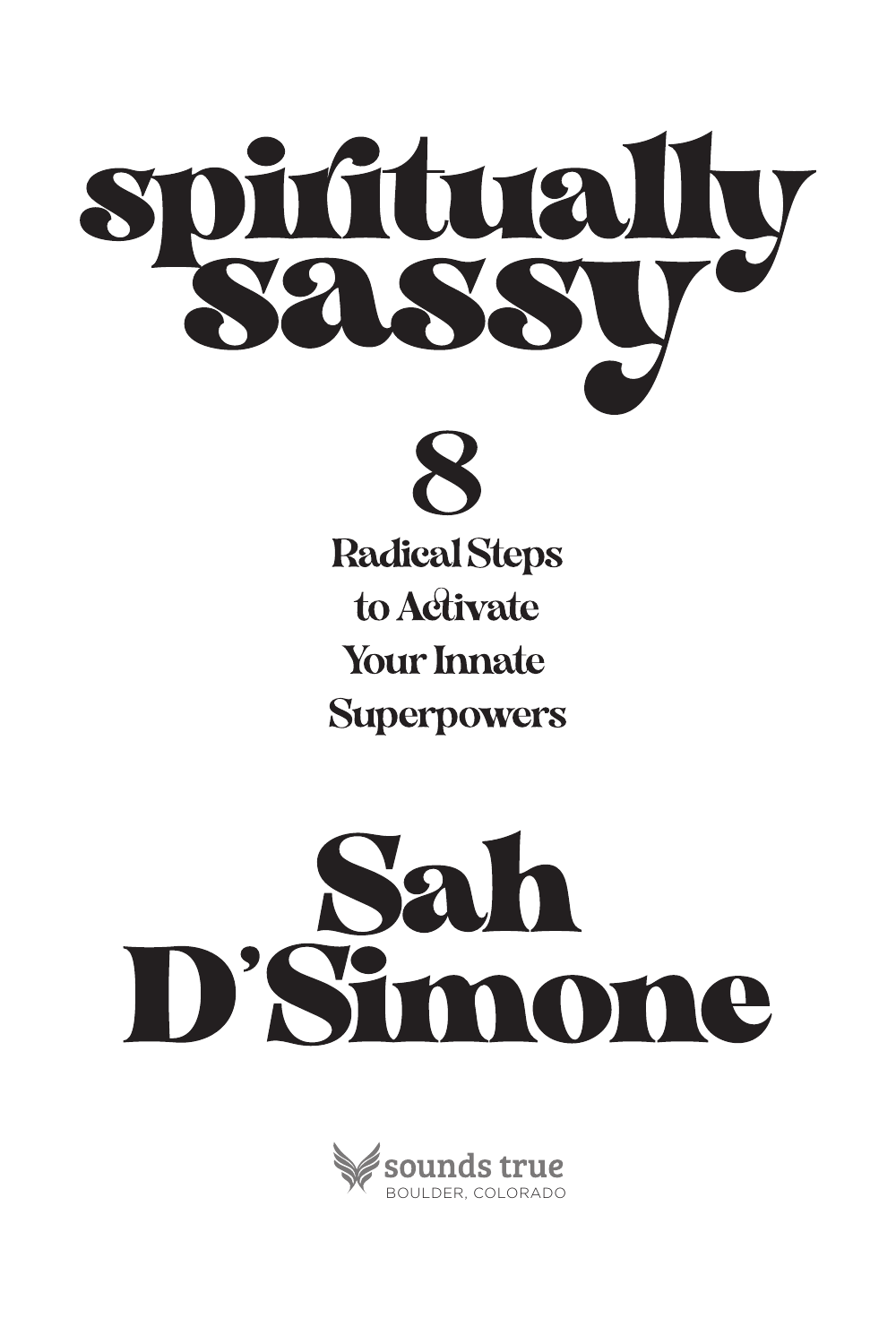# **Contents**

|                   | Introduction 1                                                                                                          |
|-------------------|-------------------------------------------------------------------------------------------------------------------------|
|                   | Glossary 4                                                                                                              |
| <b>Chapter 1:</b> | Coming Out of the Spiritual Closet<br>- 7                                                                               |
| <b>Chapter 2:</b> | The Sassy Foundation<br>19                                                                                              |
| <b>Chapter 3:</b> | The Current Story of You<br>Step 1: Know your story to<br>change your story.<br>- 35                                    |
| <b>Chapter 4:</b> | <b>Forgiveness Boot Camp</b><br>Step 2: Learn to forgive yourself and those<br>motherfuckers who have hurt you.<br>- 69 |
| <b>Chapter 5:</b> | The New Story of You<br>Step 3: Spray spiritual bleach on the belief<br>systems that have kept you stuck. 95            |
| <b>Chapter 6:</b> | Be Your Own Guru<br>Step 4: Wake up your inner wisdom.<br>109                                                           |
| <b>Chapter 7:</b> | Awaken Your Inner Sass<br>Step 5: Name your superpower.<br>131                                                          |
| <b>Chapter 8:</b> | Overcome the Fear of Being Amazing<br>Step 6: Believe you're amazing.<br>157                                            |
|                   | <b>Chapter 9:</b> Living in Your Full Power<br>Step 7: Use what you have.<br>- 177                                      |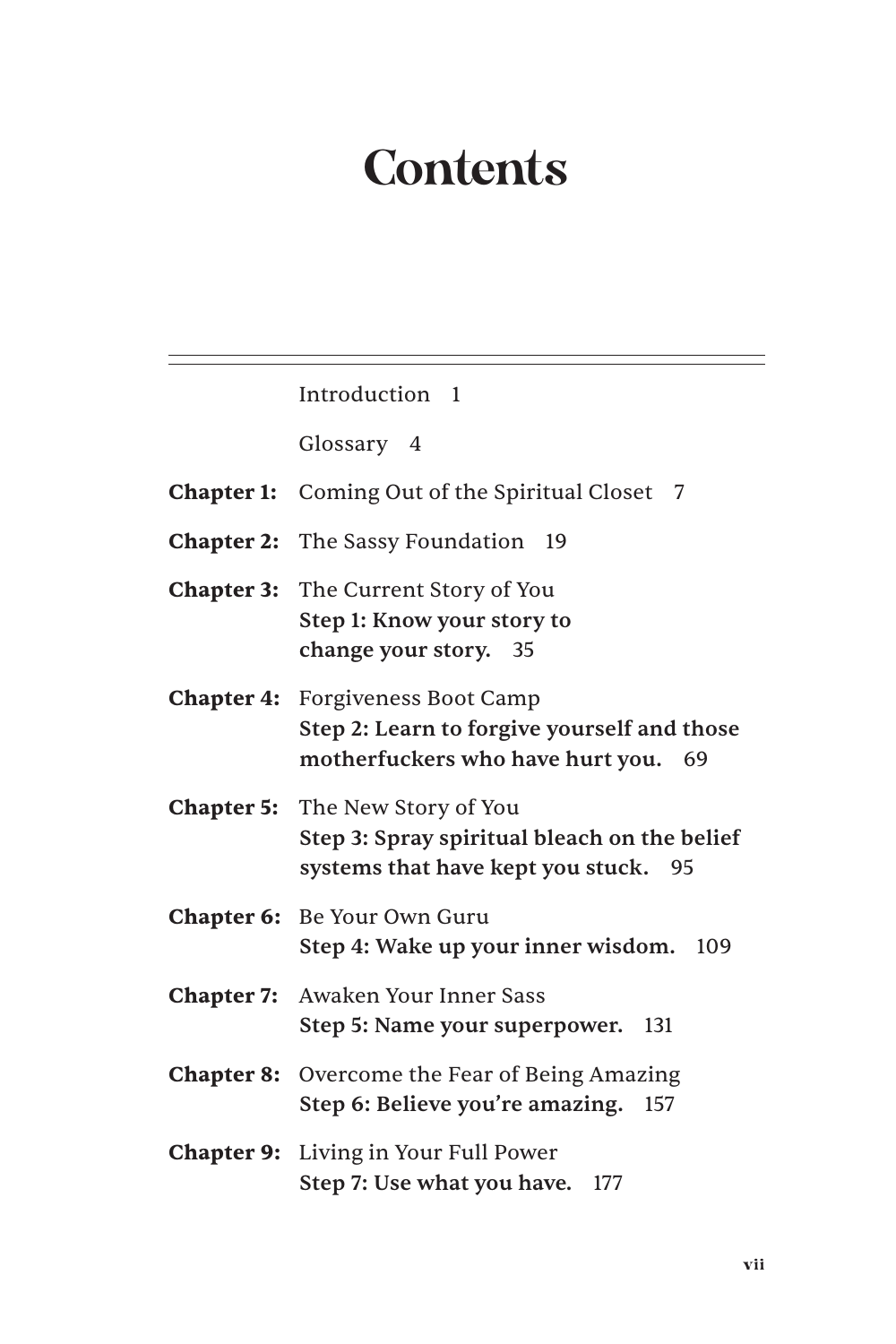**Chapter 10:** The High Vision Step 8: Stay slaying. 193

**Chapter 11:** More Meditations, Prayers, and Mantras for Your Journey 207

Notes 215

Acknowledgments 219

About the Author 221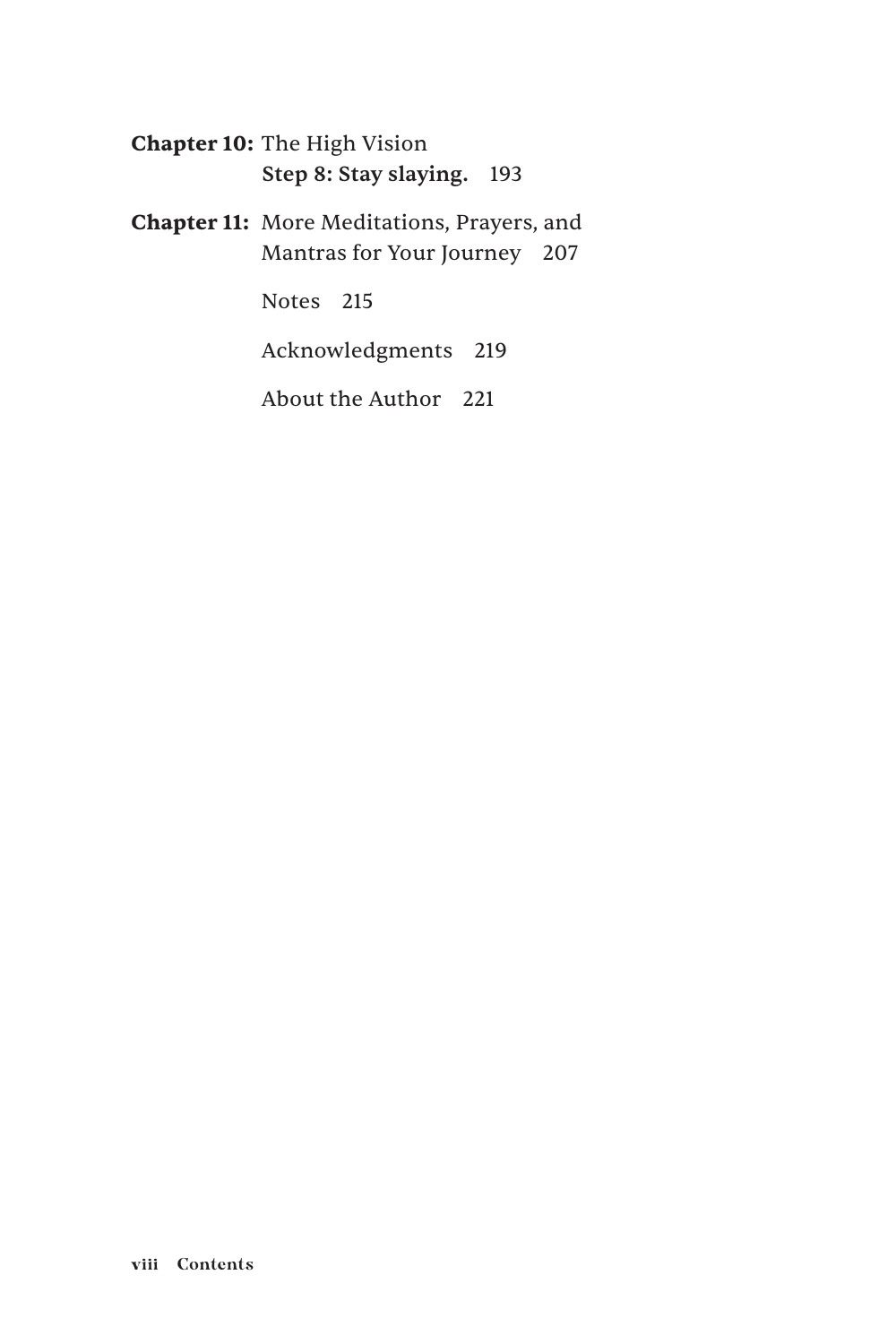### Introduction

Hello, my love. Welcome to *Spiritually Sassy*.

*Spiritually Sassy* distills the art of living well in our modern world in eight radical yet entirely attainable steps. The eight steps in this book lead directly to the heart. *Spiritually Sassy* is the *now* guide.

The steps in this book are not a quick fix. *Spiritually Sassy* is not some cute slogan for spiritual bypassing. It is an invitation to do the Work with a guy who's been there, with a guy you can relate to. A blend of Tantric Buddhism, evidence-based psychological knowledge, and my special sassy sauce, *Spiritually Sassy* is the modern answer to your sufering. You might be asking, "WTF do you mean by this big word, *sufering*?" I mean all of it: all the confusion you might have about who you are, all the past pains, the guilt, the shame, the hatred, the cruelties, the indiferences, the complacency, the list goes on—all the stuff that you might unintentionally be carrying with you and that is unfortunately running your life. It's a new approach to spirituality that wants you to start to heal your shit, reconnect with your heart, activate your innate superpowers, and make an impact in the world by being who you truly are. How shall I say this? *Spiritually Sassy* is about being your motherfucking self! I want you to remember how to be bold, to take up space, because deep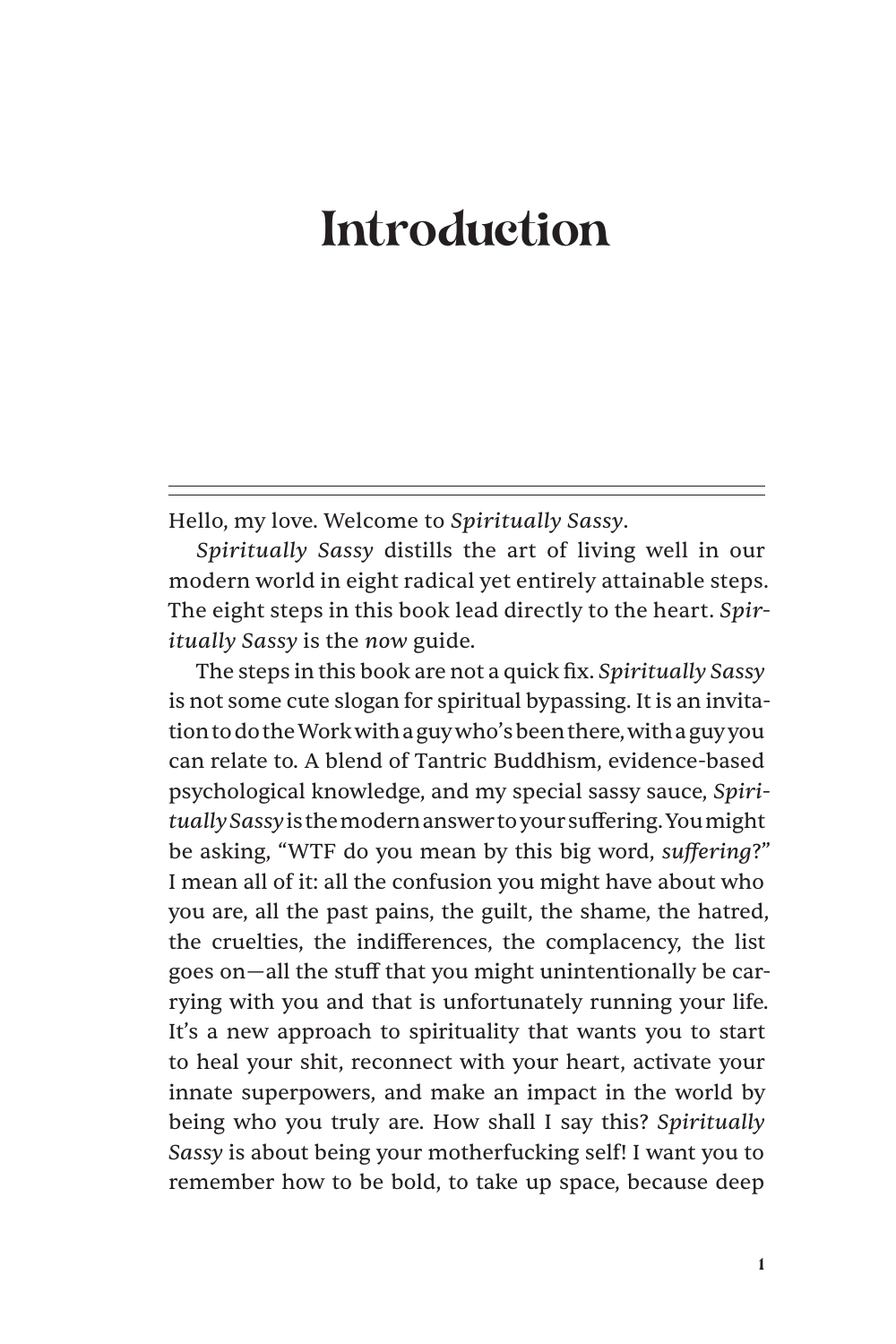down at the base of your being, you know all of it. It's time to remember, because the world needs your magic, your gifts. This is a new curriculum, and your homework is to be yourself fully by expressing your heart creatively.

I began seeking in a real way for something more when my life started to crumble. I was in my twenties then, a high-performing, anxious, depressed person working in the fashion industry as the cofounder of a successful magazine. I was living the life I thought I wanted, a life society told me I should have. I was making money, hanging out with celebrities, and I seemed to be successful. But I was deeply depressed, and I was starting to lose myself in drugs and alcohol. I was feeding my body crap, and I was completely out of tune with the real version of myself. What did I want? Who was I? And why, if I had everything I'd wanted, was I so damn unhappy? Who would I be without my social status? These questions were what drove me at first. As an immigrant in America, as a brown and queer individual, I had put a lot of emphasis on having stuf, and this had become my main vocabulary. As a result, everything I did was rooted in the drive to achieve a particular kind of success. This drive dictated the quality of my experience and my sense of self-worth. I was drawn to spiritual ideas, but I didn't know where to start, and I certainly didn't know how I could ever fit in with those circles. Where was my place, and what did I believe?

If you're like me, a linear path to inner freedom doesn't work. The path I needed was intersectional. It was not this or that, but everything in between, because I don't fit neatly inside any box. The definitions of spiritual life I saw around me didn't fit me, so I began to search for spaces that felt like home. Eventually I created the spiritually sassy way. I found home for me, and I want to invite you to it. Everyone is welcome here.

My search has led me all over the world. It led me to leave fashion and find a very diferent path in teaching, learning,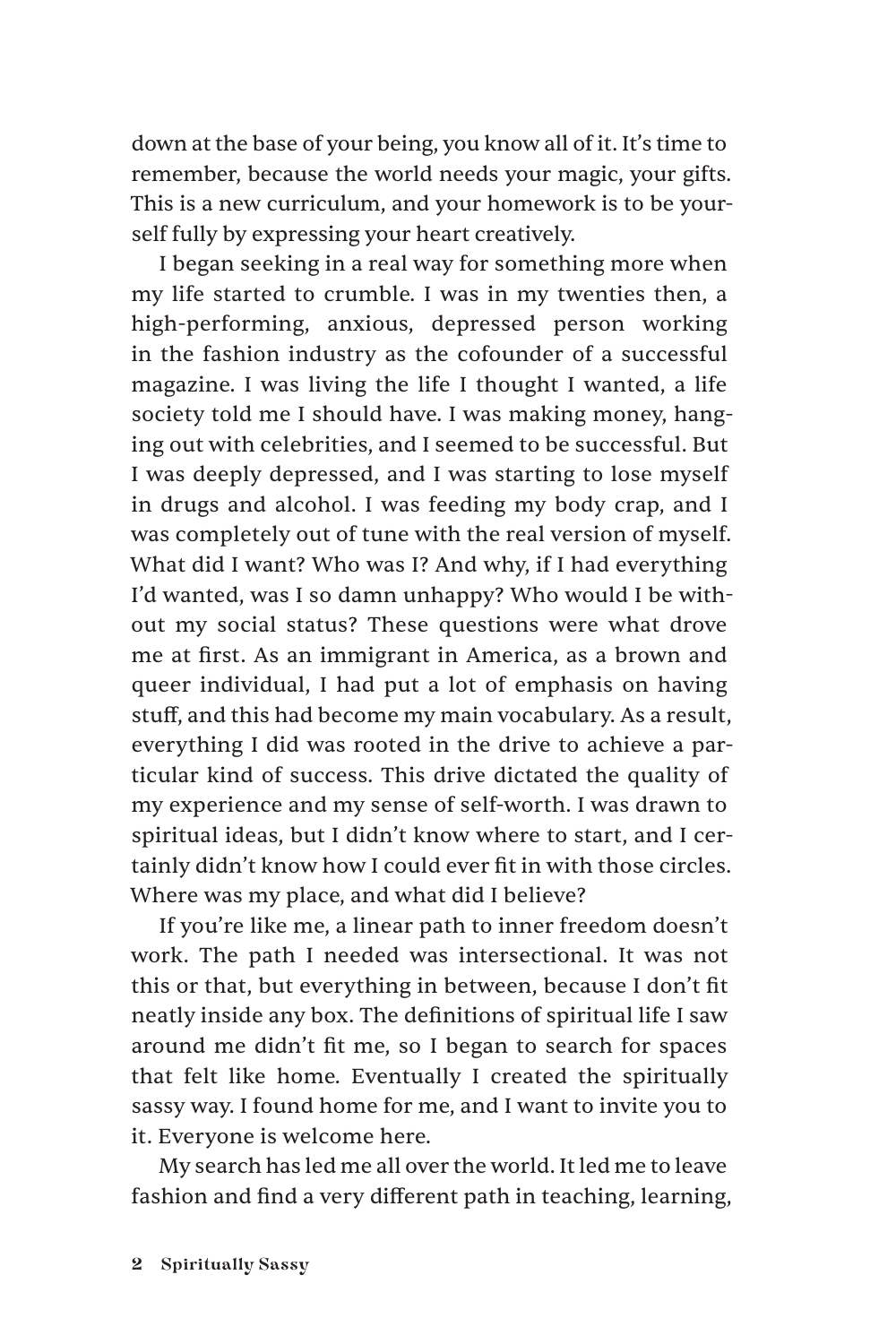and working every day to free myself. It led me to sit with and learn from spiritual masters, neuroscientists, contemplative psychologists, trauma experts, and all the wild and amazing people I met along my travels. And it has led me to a way of living that is drawn from all of my studies but that feels like me. I want to share with you the steps I have developed with the hope that in trying some of these practices and reading about what has worked for me, you will feel more like you. It is my mission to help you come alive.

I call *Spiritually Sassy* a curriculum because you will learn how to redesign your life and, ultimately, graduate from old ways of feeling, thinking, and acting. You will be able to fully step into what's in your heart as a way of life instead of being trapped in the habits of your conditioned mind.

Your Work may be messy, loud, flamboyant, or fabulous. All of that is okay. All that's required is that you show up with your whole self, especially all the parts that you are not proud of. I had an awakening of my own that I'll describe more in later chapters, but the point is, the result was not me becoming silent or Zenned the fuck out. My version of spirituality is fierce and fun, as spirituality should be. I invite you to do you as fuck. This may sound selfish and not very spiritual, but let me assure you, it is the opposite. When you are truly you, you give others permission to do the same. Because we are all deeply interconnected. As you uncover your sassy heart, you impact everyone. You can't see it with your eyes, but the knowing that arises from your heart tells the whole truth. The more you transform your internal world, the more you can help others do the same, and the more you help others, the more your inner world is transformed—the spiritually sassy path is a sustainable, healing cycle. When you meet someone who is living in their full power, there's something so beautiful about it. We're immediately drawn to them, and we're in awe of how they carry themselves. You are that person. I will help you to remember this.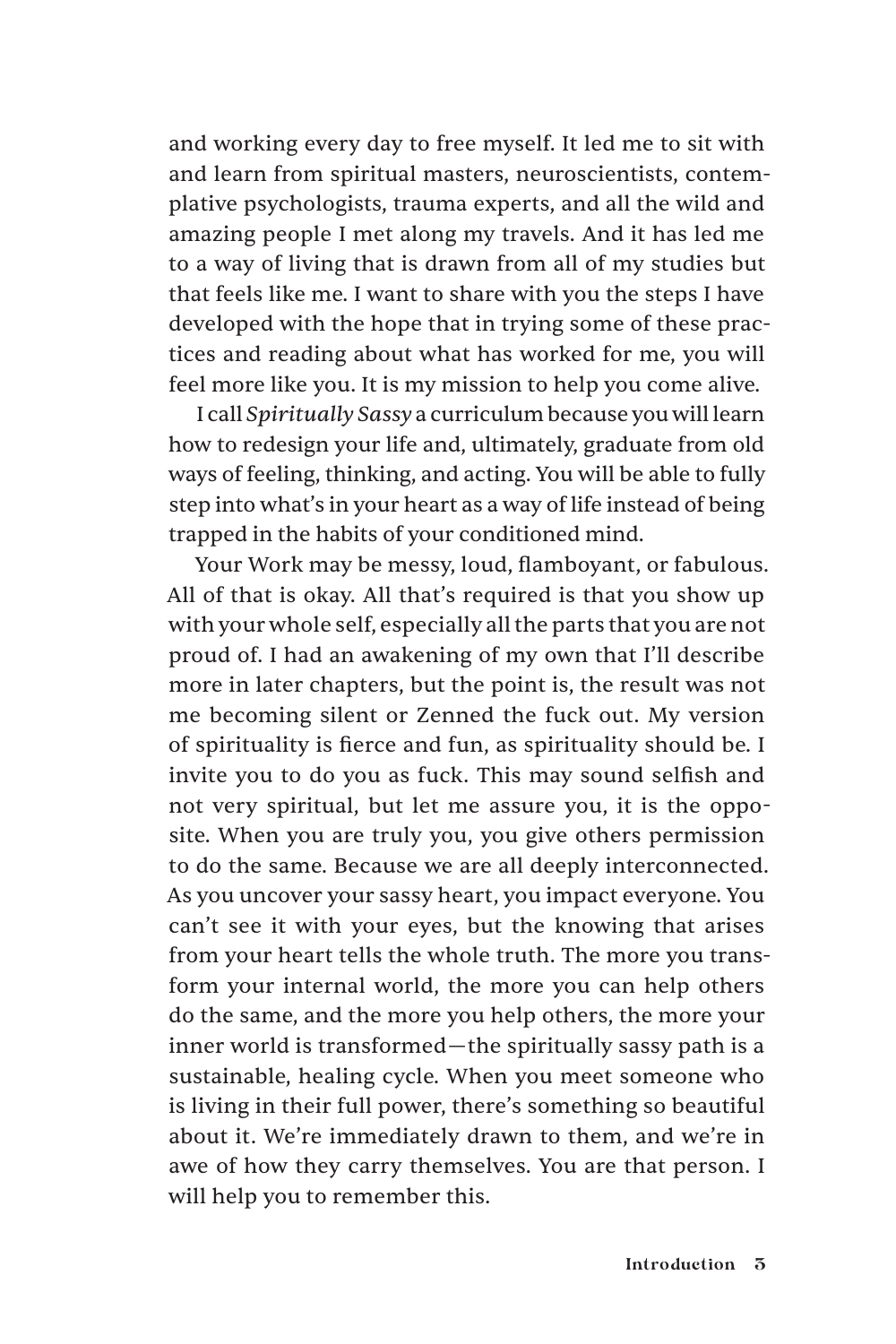Take a moment right now to pause. Visualize yourself completely free. Visualize yourself completely liberated, with all the answers, all the support, living your dream. Just for a moment, visualize this. This glimpse is one example of how you can access the beautiful technology of the heart. Your heart wants you happy, my love. Be with the feeling. Know it is your birthright.

Now take a walk with me. I want to be your guide across the bridge to your heart.

Are you ready?

#### **GLOSSARY**

Before we begin this journey, I want to let you in on some of the key vocabulary used throughout the book, just so we're on the same page.

#### **Bitch**

*Bitch*, in the way I use it in this book, is totally removed from the traditional, offensive definition. It is genderless. When I use it, I am referring to myself in a sassy way. It's sort of a nickname for myself or someone else, almost as if I'm saying "me" or "you," but afectionately. It's important to recognize its negative connotation and that it can ofend people, but in this book, I am taking the word back and mean it in a positive way.

#### **Girl**

Much like *bitch*, *girl* is how I often afectionately refer to myself and others. It is also not gendered. It does not literally mean girl. On the sassy meter, while *bitch* is a ten, *girl* is maybe a six. Both are sassy, but *girl* is slightly tamer, only because it's not a curse word.

#### **Heart**

I'm not talking about your thumping, physical heart when I use this word, though that is where this heart is located.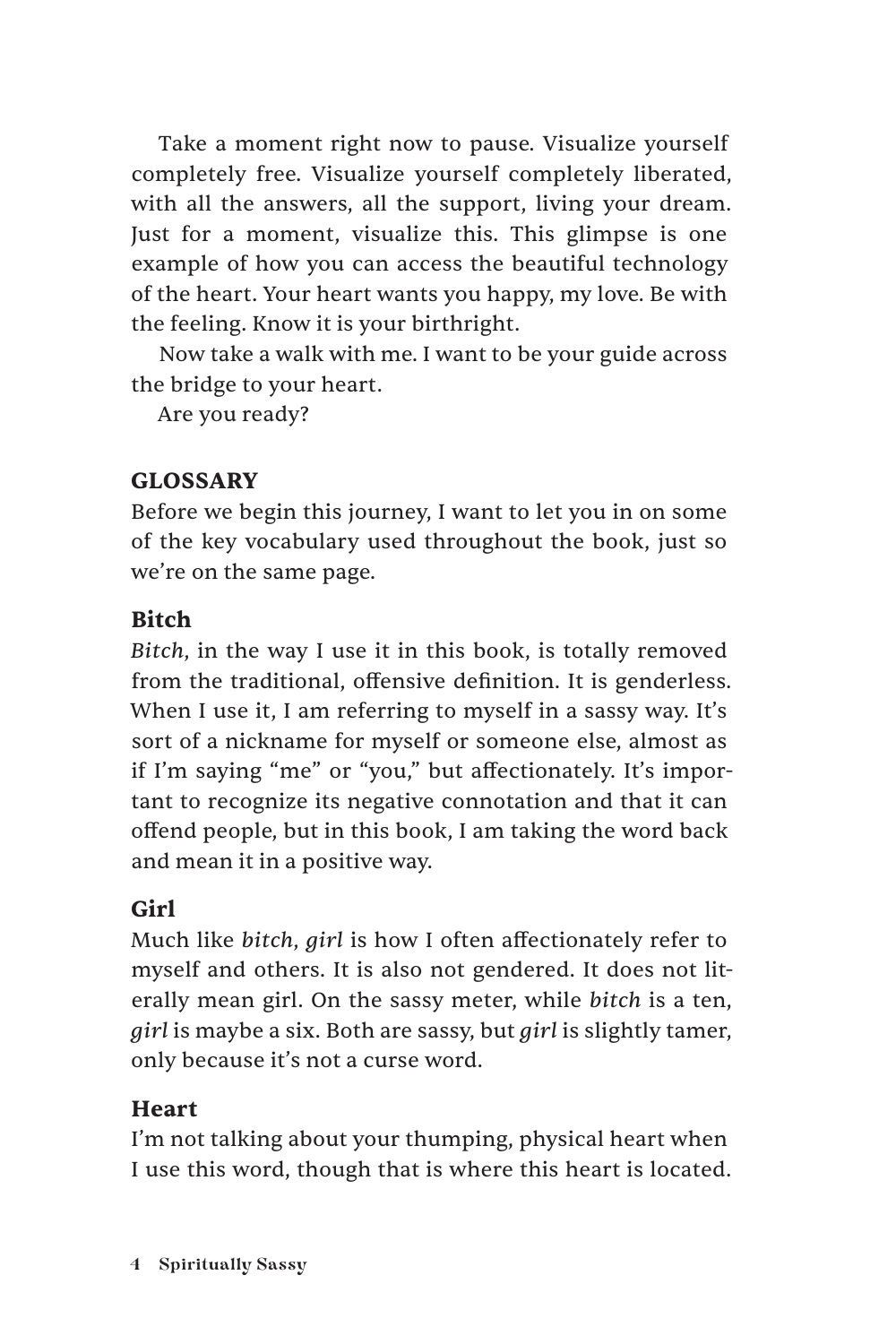I am talking about the spiritual heart. I believe this heart holds our true essence and the deepest wisdom we'll ever know. If there were a spiritual goal, it would be to know this place in yourself, learn to access it. All the practices, theory, and wisdom in this book are centered around this, and my mission is to have you know your heart, or at the very least, start giving it more attention.

#### **High Vision**

Living in the high vision means you are in alignment with your purpose and heart. You are living a heart-led life, and you are taking care of yourself emotionally, spiritually, and physically. You are in balance.

#### **Karma**

I will talk a lot about karma and karmic seeds, and when I do, I'll use the metaphor of the garden, meaning the internal karmic garden of your mind. We come into this life with our canvas far from blank. One can say karma is like our genetic, biological predispositions passed down from our family tree, which is not to say we should blame our parents and ancestors for who we are. Although at some level that is real, I want to bring attention to karma as it was understood by the historical Buddha. This karma places no blame; instead, it gives us complete ownership over who we are. What I'm about to say next is not for you to drink as spiritual Kool-Aid. I want you just to take it as a hypothesis: What if our karmic dispositions are inherited from our very own past actions from previous lives, and what if they have a direct impact on our current life? They are shaping the current version of YOU (but the good news is, they don't have to anymore!).

I won't get too technical in this book about karma, but I invite you to think of it as a bunch of wholesome and unwholesome habits you have inherited. These tendencies are creating everything you experience: the good, the bad, the happy, and the sad. It is our work to bring our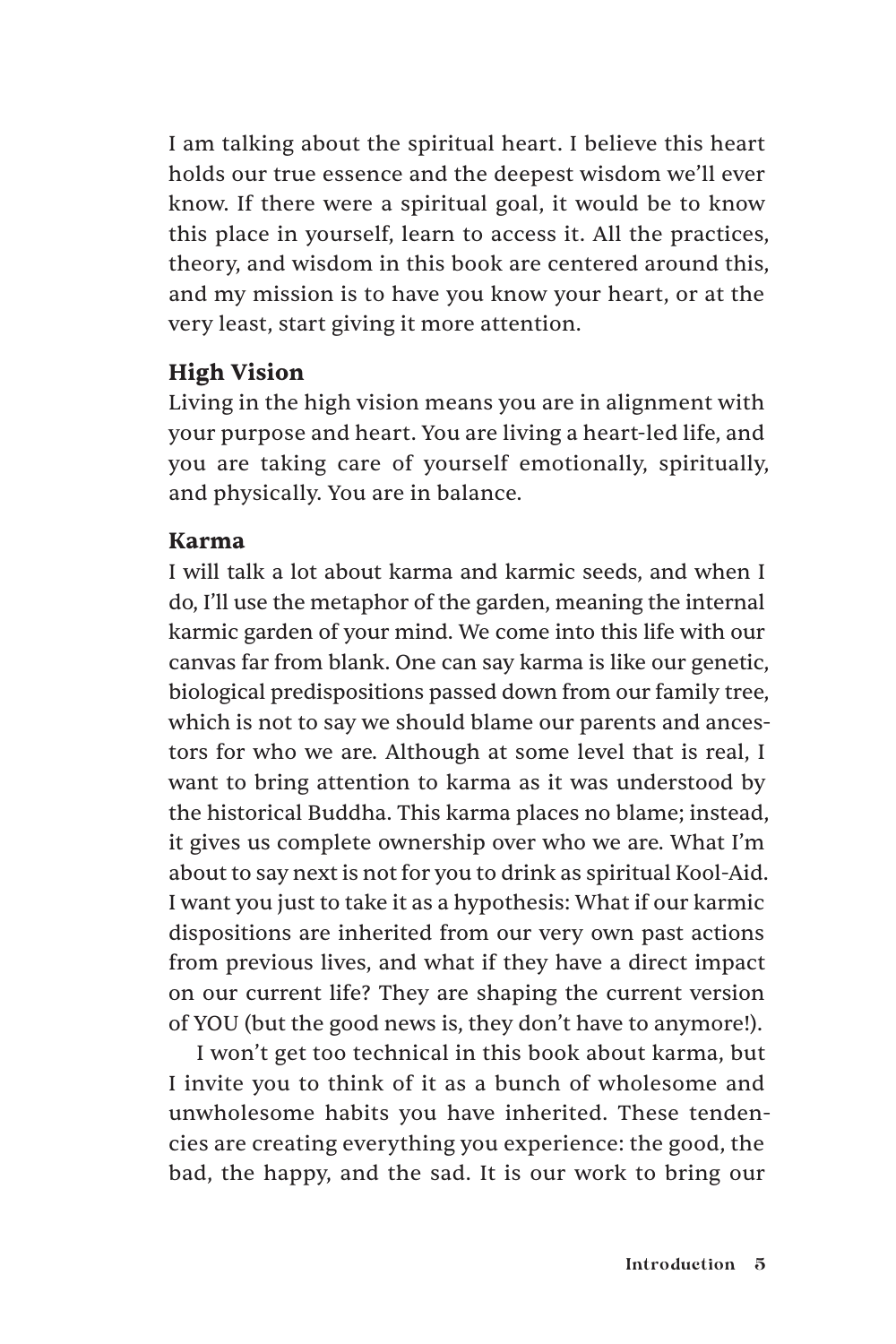agency to this creative process: to understand it and to find tools to support us in not allowing that stuff to run our lives and make decisions for us. Your karmic garden is where you have the power to decide which seeds you want to nurture and grow from moment to moment.

#### **Mega Boss**

A mega boss is someone who is living their purpose, inspiring others, and bringing positivity wherever they go. On a basic level, it is someone who is honest with themself and doing the Work. They are on their path, they're doing their Work, and because of that they are in the groove of life, reaping the benefits of all the opportunities they are tuned into, big and small. It doesn't matter what profession they have; all that matters is that they love what they do. Love radiates from them.

#### **Merit**

Merit is directly related to karma. Merit actually helps to counteract unwholesome karma (or bad habits). Think of merit as spiritual money being added to your bank account to offset a negative balance. Some actions have higher merit than others. Cultivating merit can be done with your thoughts, speech, or actions. When you think, speak, and act kindly to yourself and to others, you are cultivating positive merit, you're watering beneficial seeds in the karmic garden of your mind, and you're weeding out the harmful seeds.

And at some point, those beneficial seeds will blossom into a happier, more relaxed version of you. Don't believe me? Try it for yourself!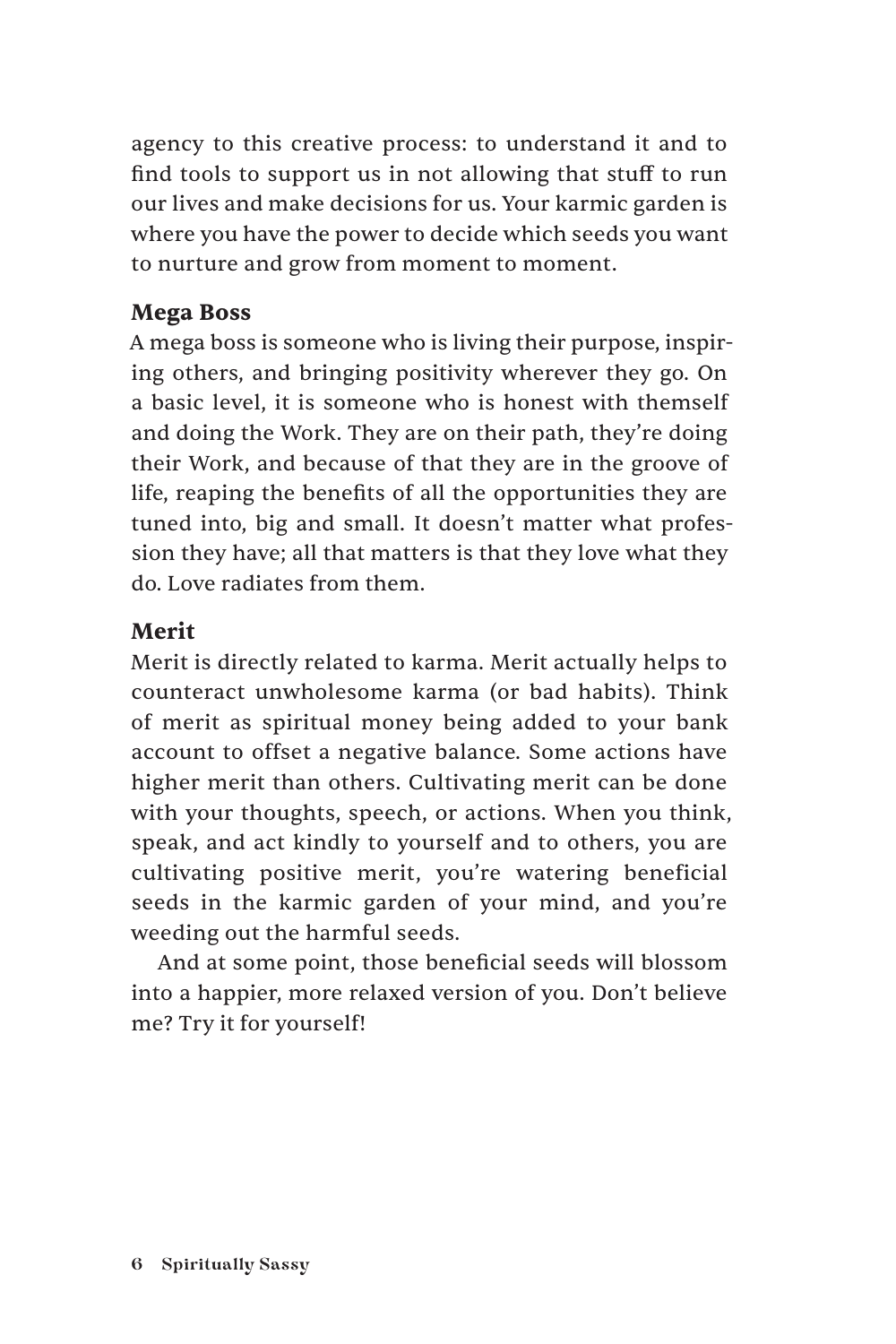# $\sqrt{2}$

# Coming Out of the Spiritual Closet

Congratulations, my love. You have taken a step in the direction of your well-being, in the direction of your heart. I am honored to have your trust as I share with you what I know to be true about what it takes to heal and be happy. Your wellness requires all of you: a trained mind and body so that you can listen to your heart. I promise to be honest and vulnerable and to hold your hand as we walk across the bridge together. Are you ready to go on this journey together? Are you willing to do the work?

This will not be easy, but I promise it will be worth it. In fact, sometimes it might be fucking scary. But guess what? You are worth it. Take a vow now. Repeat after me: *I am worth it*.

In this chapter, I'll go over the eight steps of the *Spiritually Sassy* curriculum so you know what's to come. I'll share what my spiritual coming out looked like, and you will begin to map out your own unique way of coming out of the spiritual closet, because being spiritual for ten minutes in the morning won't cut it. You are a mega boss, honey! You are a living legend, and you can spiritualize everything.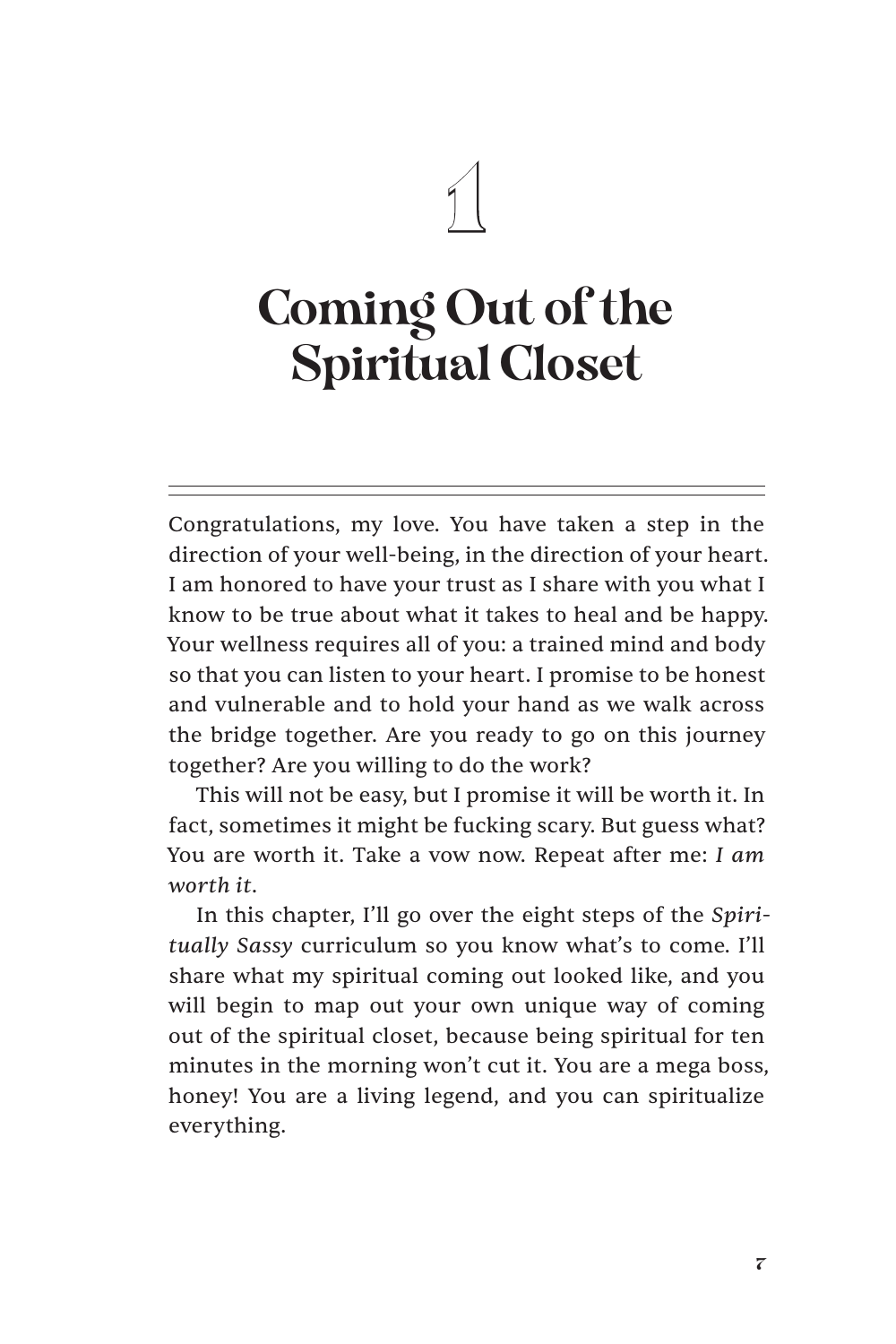#### **A NEW KIND OF SPIRITUALITY**

So, what the heck do I even mean by "spiritually sassy"? There are many paths to freedom; what's so interesting about the sassy path? *Spiritually Sassy* is the culmination of all of my studies, from the West to the East and back. This vocabulary is not Buddhist per se. Rather, it's my own interpretation of everything I've learned through my study of Tantric Buddhism and contemplative psychotherapy, and through being a total junkie of liberation. It is the wisdom that I live by and that has become my guiding force. My teachings in this book will digest all of the things I've learned through the Buddhist path, and I'll share them with you in a very accessible, revolutionary, and rebellious way. While this book uses some Buddhist principles, it is not a Buddhist book. In fact, I'm going against what some of my teachers are telling me. It's a rebellious act but it's what I know and what has worked for me.

It's no secret: I am queer as fuck, I am brown as fuck, I am long- and curly-haired as fuck, I am Brazilian as fuck, I laugh loud, I'm extra, I love to dance, I call everyone "my love," I will tell you I love you after meeting you just once. These are also real things about me: I used to be an addict, I had shame about my sexuality, I thought I was worthless, I was severely depressed and anxious, I thought no one would ever love me, I fed my body garbage. These things are also real: I'm Buddhist, I meditate every day, dancing is one way that I practice freedom, I have studied with spiritual masters around the world, I practice kindness and forgiveness of myself and others as part of my daily work, I am not perfect. All of these things are parts of me. *Spiritually Sassy* makes space for all of this, and goes beyond to discover what is underneath all of it, the truth of who you are—your sassy, awakened heart.

My love, there is a place for you in the world. You deserve to have the life you want. You deserve to heal the parts of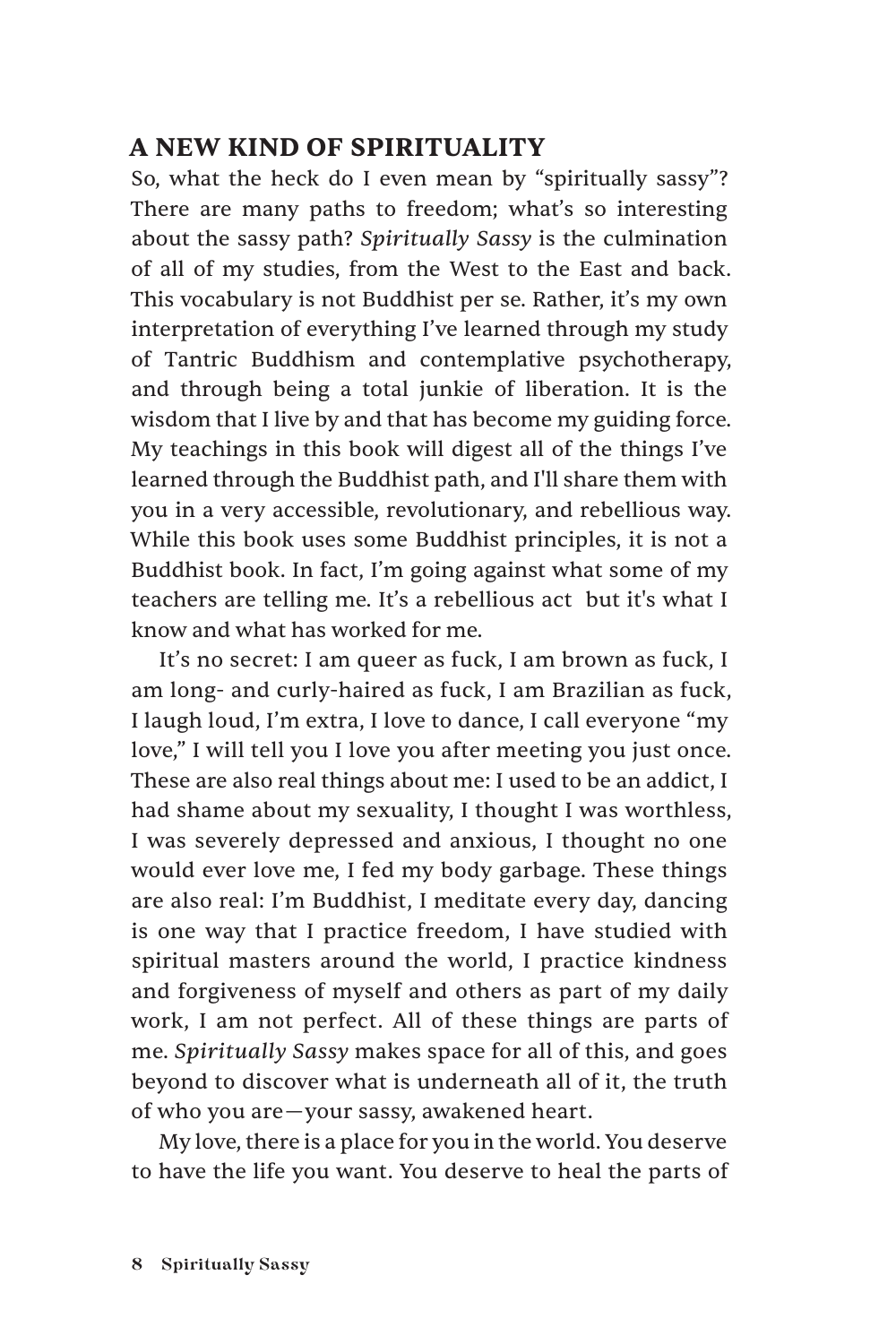you that are wounded. You deserve to know that you are not your mental clutter. You deserve to know your awakened heart; you are worthy of hearing its plans for you. No two people have the same path because no two people have had the same experiences. We each have diferent gifts we have come here to share. We each have diferent wounds we have come here to heal. I'm tired of teachers saying, "This is the only way . . . " There are many ways of being free. The beautiful diferences in all of us are ones the spiritually sassy path honors. I want you to be diferent. I want you to be YOU. Full power, honey! Because the true and genuine expression of you (the you that emanates from your heart field) is what will set you free, my love.

#### **THE** *SPIRITUALLY SASSY* **APPROACH**

My approach is guided by two questions: How can YOU be better? And how can you share your gifts with the world? I'm no guru, but I do have a few tools. I may be one, *maybe* two steps ahead of you on the bridge, but we're walking over it together. My way is inclusive: it honors you exactly as you are. My way has respect for your innate wisdom. Who are you and what have you come to do? The beautiful thing is that *only you know*! I am the conduit, here merely to give you some tools to help you shine the way you were put on this earth to. I will help you along the way in a language you can understand.

The *Spiritually Sassy* way is not a passive journey. Just because I love you doesn't mean this is going to be easy. It requires your full participation. But don't be scared! I'm not going to ask you to be silent for thirty days or meditate for long periods of time (though don't get me wrong: you totally can if you want to! I'm not knocking it), or stop enjoying life, or wear all white, or get talked at for an hour (but if that's your thing, that's cool). The *Spiritually Sassy* way asks you to fully participate in your evolution. This is where the fun part comes in.